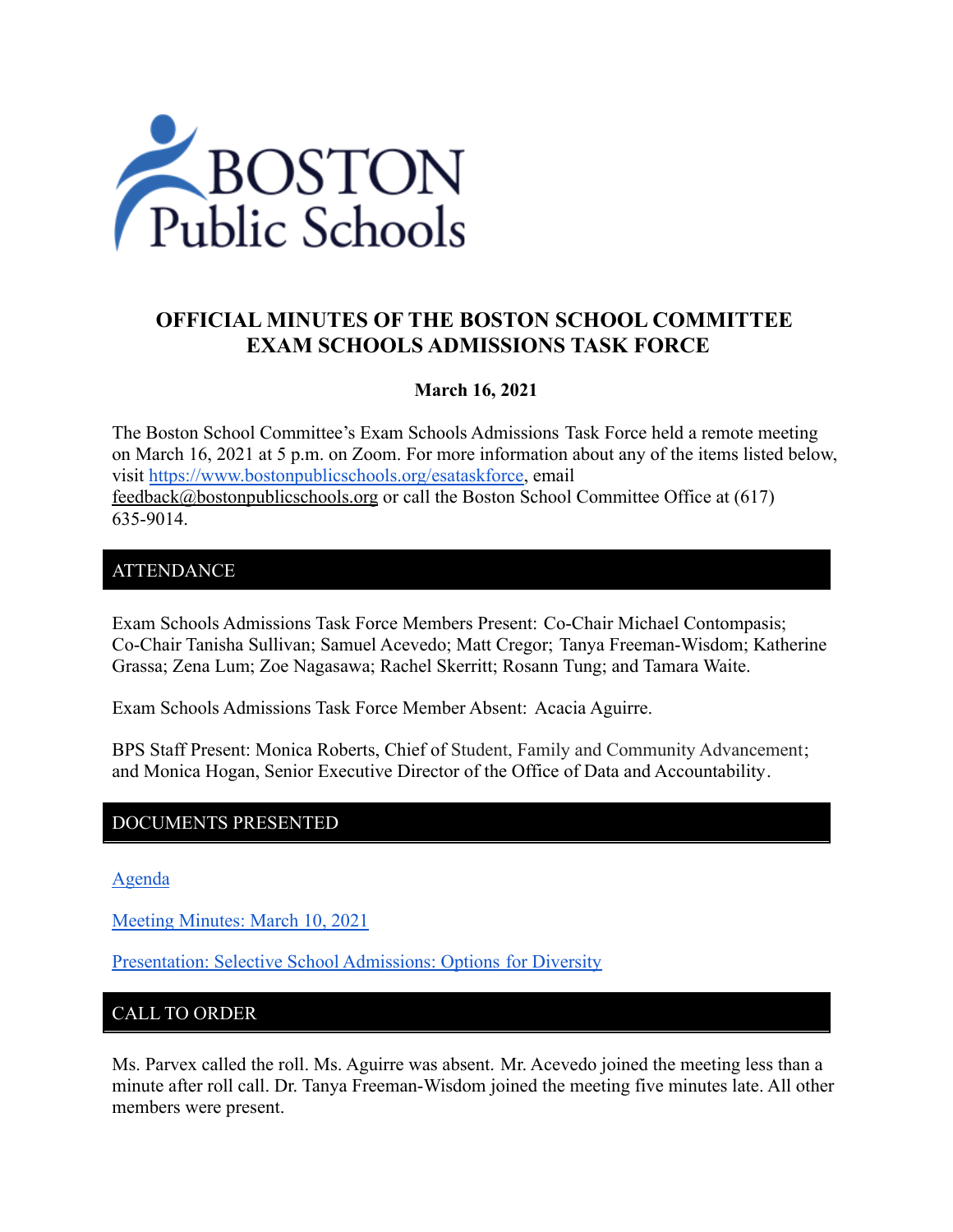#### **Exam Schools Admissions Task Force Remote Meeting Zoom** *March 16, 2021*

Mr. Contompasis called the meeting to order. He announced that simultaneous interpretation services were available in Spanish, Haitian Creole, Cabo Verdean, Vietnamese, Cantonese, Mandarin, Portuguese, Somali, Arabic, and American Sign Language (ASL); the interpreters introduced themselves and gave instructions in their native language on how to access simultaneous interpretation by changing the Zoom channel.

## APPROVAL OF MEETING MINUTES: MARCH 10, 2021

*Approved –* The Task Force unanimously approved the minutes of the March 10, 2021 Exam Schools Admissions Task Force meeting.

### PRESENTATION

Mr. Contompasis introduced and thanked the presenter of the evening, Dr. Sean P. Corcoran, Associate Professor of Public Policy and Education at Peabody College, Vanderbilt University. Dr. Corcoran is the author of a study of specialized high school admissions in New York City (NYC) called "Pathways to an Elite Education: Application, Admission, and Matriculation to New York City's Specialized High Schools."

Dr. Corcoran's presentation was "Selective School admissions: Options for diversity". He provided background on the different rationales for why selective admissions high schools exist. He presented the different criterias used for admission, and types of admissions priorities. He explained how the choice of admission criteria related to diversity and representation and gave the example of screened and specialized high schools in NYC, exam schools in Boston and specialized schools in Chicago. He closed the presentation by connecting each of the admissions criteria to diversity goals and discussed the pros and cons of each of the criterias.

Ms. Sullivan invited the members to ask questions. Ms. Skerritt asked about the holistic method for admissions and if there were large districts that had subjective admissions at a district level. Dr. Corcoran answered that all the holistic methods for admission he knew were school-based and not district-based. Mr. Acevedo wanted to know what the community process looked like in Chicago prior to their admission reforms. Dr. Corcoran referred to a report from the Century Foundation that could help; Mr. Cregor mentioned that the Task Force was reaching out to the Century Foundation to get more information about different schools. Ms. Tung asked if there are certain types of tests that are used which result in meeting more diversity criteria, and if there were any districts not using tests for their selective high schools. Dr. Corcoran responded that he couldn't think of any schools without tests, adding that based on his simulation, there would be a better outcome switching to a statewide assessment rather than voluntary tests. He added that he favors taking out the voluntary piece in test taking. Ms. Grassa asked about alternative ways to assess students without having a disadvantage or advantage for specific students. Dr. Corcoran said many schools in NYC used alternative ways but as it is a more decentralized system it's harder to see the underlying data that goes into admission decisions. Ms. Lum asked if there was any merit in looking into what went into the pipeline for admissions. Dr. Corcoran acknowledged that it was an important piece and spoke about the importance of having opportunities available to all students at an early age.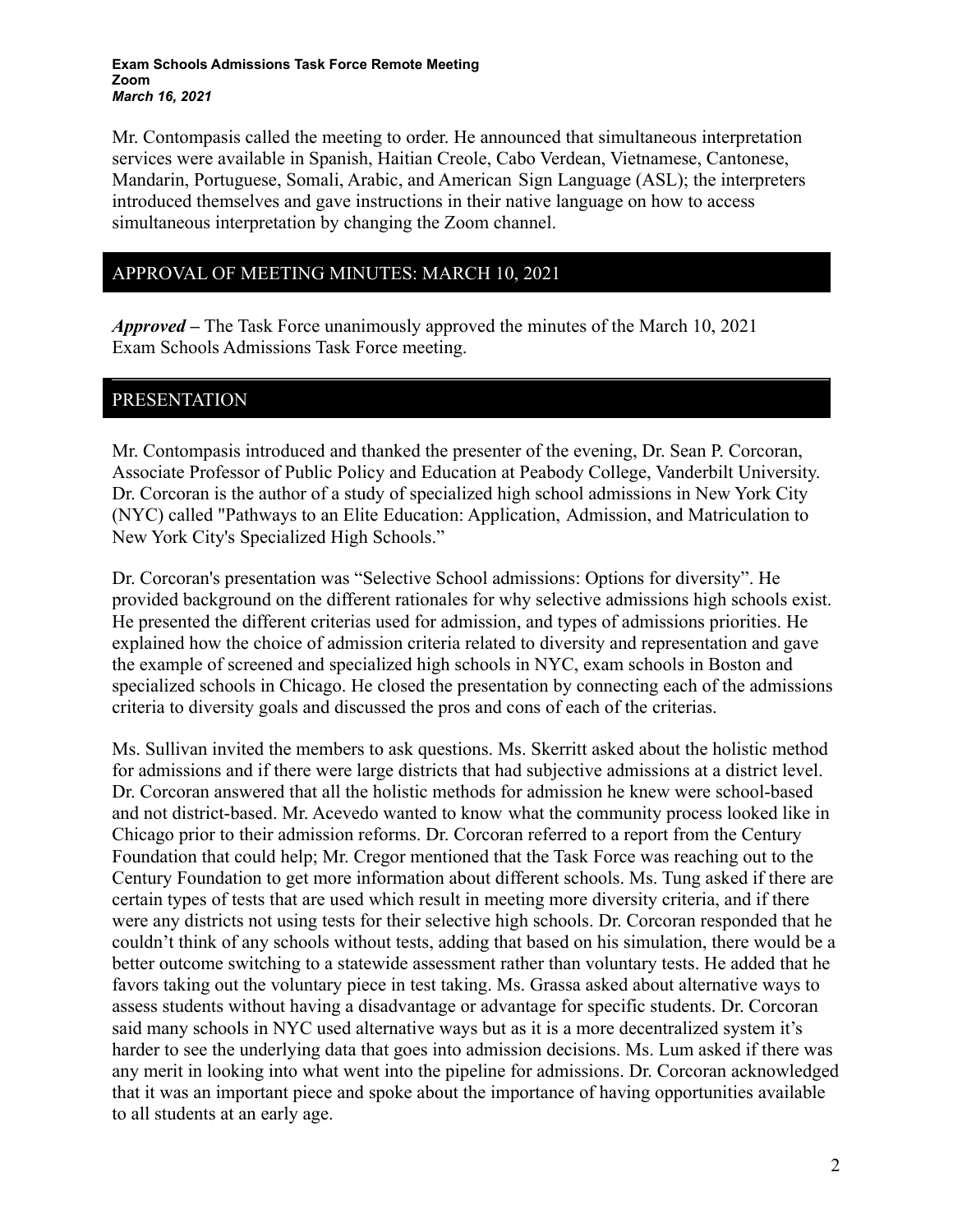#### **Exam Schools Admissions Task Force Remote Meeting Zoom** *March 16, 2021*

Mr. Contompasis asked if Chicago's tier system had resulted in a satisfactory approach. Dr. Corcoran said he didn't think there had been many changes in the tier categorizing and that they must be satisfied. Ms. Nagasawa asked regarding a comment that Chicago could increase diversity without reducing selectivity with minor tweaks. She wanted to know what these minor tweaks would be. Dr. Cocoran explained that the biggest changes were using students' individual backgrounds. He explained some of the factors that could work against the tier system, such as gentrification. Ms. Tung asked if he knew other districts using MAP assessment and what the results were. Ms. Hogan responded that Chicago, Nashville, and Kansas City all used the MAP assessment.

Ms. Sullivan asked if BPS was going to work with NWEA to design an assessment that was aligned with the BPS curriculum. Ms. Hogan answered that it was not specifically designed for Boston but it was a computer adaptive test. Ms. Grassa said that the test is aligned with the state standards taught in BPS, not the curriculum. She also added that it was used for performative assessment purposes. Ms. Sullivan said most districts had either a standardized test or some other form of assessment to establish academic fit.

Mr. Contompasis thanked Dr. Corcoran for his presentation and recommended a research paper that could be of interest to the Task Force: *Racial Diversity and Measuring Merit: Evidence from Boston's Exam School Admissions* by Rucinski, M., & Goodman, J. (forthcoming).

# GENERAL PUBLIC COMMENT

- Sharon Hinton, Hyde Park parent and educator, testified regarding the court hearing, outreach for community engagement and student voice.
- Somy Kim, Mattapan parent, Mildred K-8 and Boston Latin Academy, testified in favor of the zip code criteria in the admission process.
- Edith Bazile, Dorchester parent, testified in favor of changing the admission process.
- Darragh Murphy, Dorchester resident and community advocate, testified against the zip code criteria for admission.
- Sarah Zaphiris, West Roxbury parent, testified in favor of the MAP test.
- Sarah Grandfield, West Roxbury resident and BPS alumna, testified against the zip code criteria for admission.
- Domingos Darosa, Hyde Park resident and BPS alumni, testified regarding quality education for all students and in favor of a hybrid system for admission.
- Joy McDonald, parent, testified against the zip code criteria and in favor of a transparent admissions policy.
- Nancy Minucci, South Boston resident and BPS graduate, testified regarding her frustration with the process.
- Jess Madden-Fuoco, Hyde Park resident, Hernandez parent, and English High Instructional Transformation Coach, testified in support of changing the admission process.
- Elaine Conroy, West Roxbury parent, testified against the zip code code criteria and in